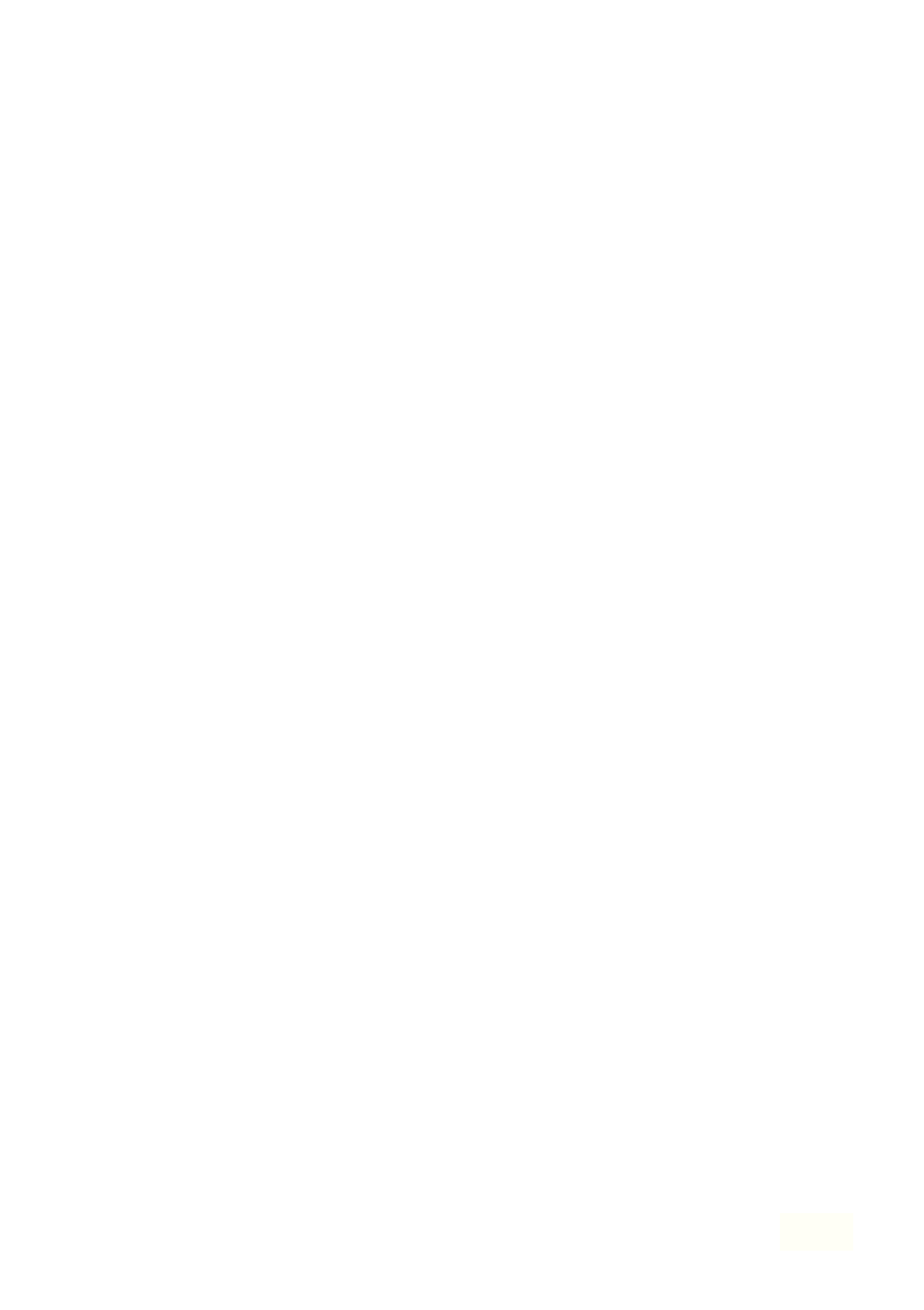# **Contents**

| <b>Introduction</b>                                                             | page | $\mathbf{1}$            |
|---------------------------------------------------------------------------------|------|-------------------------|
| <b>Professional Behaviour expected of</b><br><b>Medical and Dental students</b> |      | 3                       |
| <b>Good Clinical Care</b>                                                       |      | $\overline{3}$          |
| <b>Maintaining Good Clinical Practice</b>                                       |      | $\overline{\mathbf{4}}$ |
| <b>Teaching and Training, Appraising and Assessing</b>                          |      | 5                       |
| <b>Relationship with Patients</b>                                               |      | 5                       |
| <b>Working with Colleagues</b>                                                  |      | 6                       |
| <b>Probity</b>                                                                  |      | 7                       |
| <b>Health</b>                                                                   |      | 8                       |
| <b>Categories of Concern</b>                                                    |      | 9                       |
| <b>End Notes</b>                                                                |      | 12                      |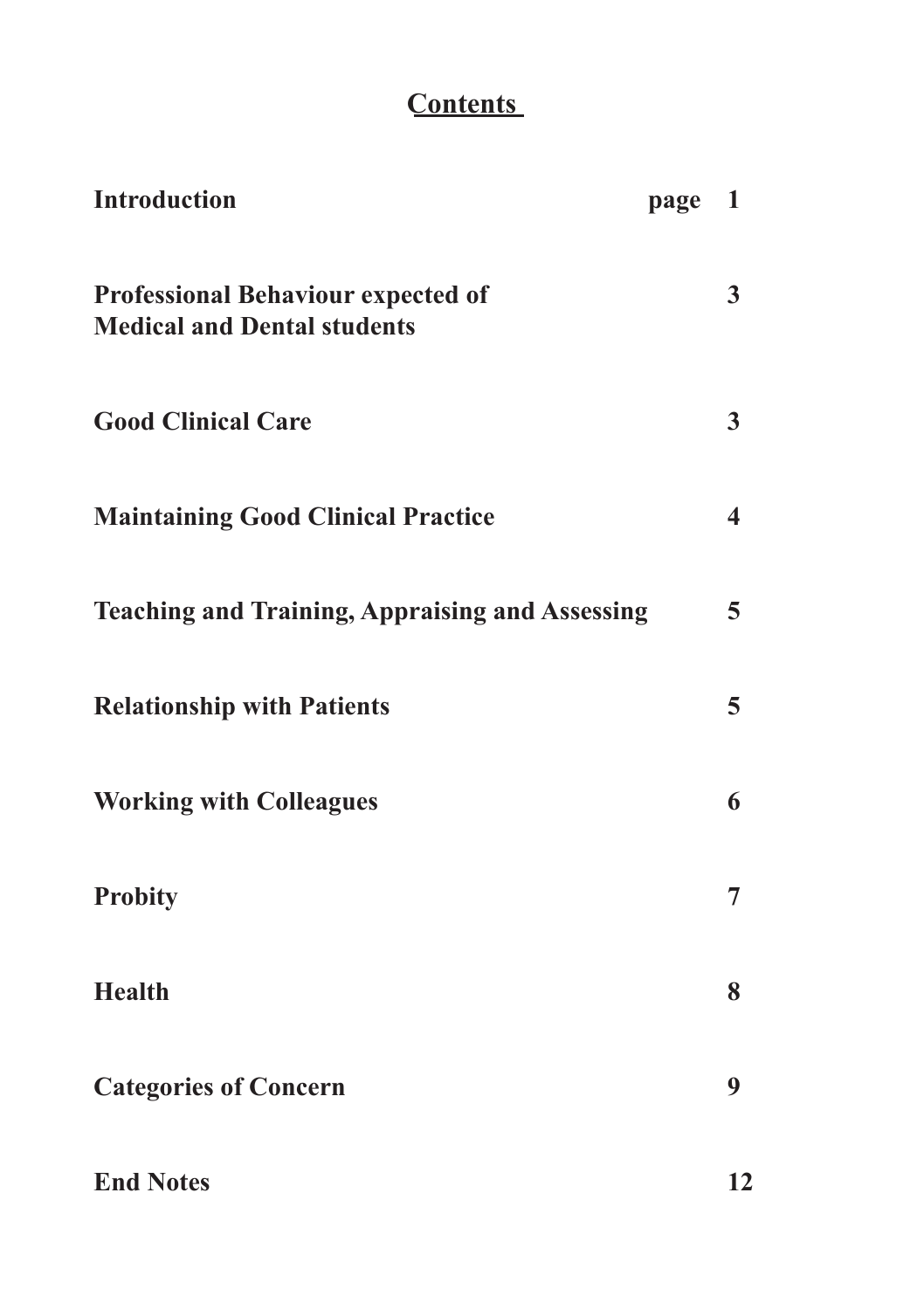# **PROFESSIONAL VALUES AND FITNESS TO PRACTICE**

Medicine and Dentistry are unique among professions, offering a service which is unlike any other. Patients must be able to trust doctors and dentists with their lives and health. Medical and dental students have certain privileges and responsibilities different from other students. Because of this, different standards of professional behaviour are expected of them.

Although medical and dental students have legal restrictions on the clinical work they may do, they must be aware that they are often acting in the position of a qualified doctor/dentist and that their activities will affect patients. Patients may see students as knowledgeable, and may consider them to have the same responsibilities and duties as a doctor. It is common for medical/dental students both to interact with patients and to have access to confidential patient information. Patients may view students as being in a position of trust and responsibility and are willing to allow them to be involved in their treatment. But this willingness is based on trust that students will behave professionally (and that trained professionals will supervise them appropriately).

Medical/dental education and training should be able to accommodate people with a range of ambitions, different faiths and backgrounds, as well as those with health conditions and disabilities and should give students the opportunity to learn professional behaviour in a supervised environment that is safe for patients. But medical and dental students must be fit to practice medicine and the Medical Council will always put the safety of patients above all considerations when processing registration of doctors and dentists.

Medical and dental students must be aware that unprofessional behaviour during their medical course, even outside the clinical environment, including their personal lives or serious health issues that affect their fitness to practice, may jeopardize their registration.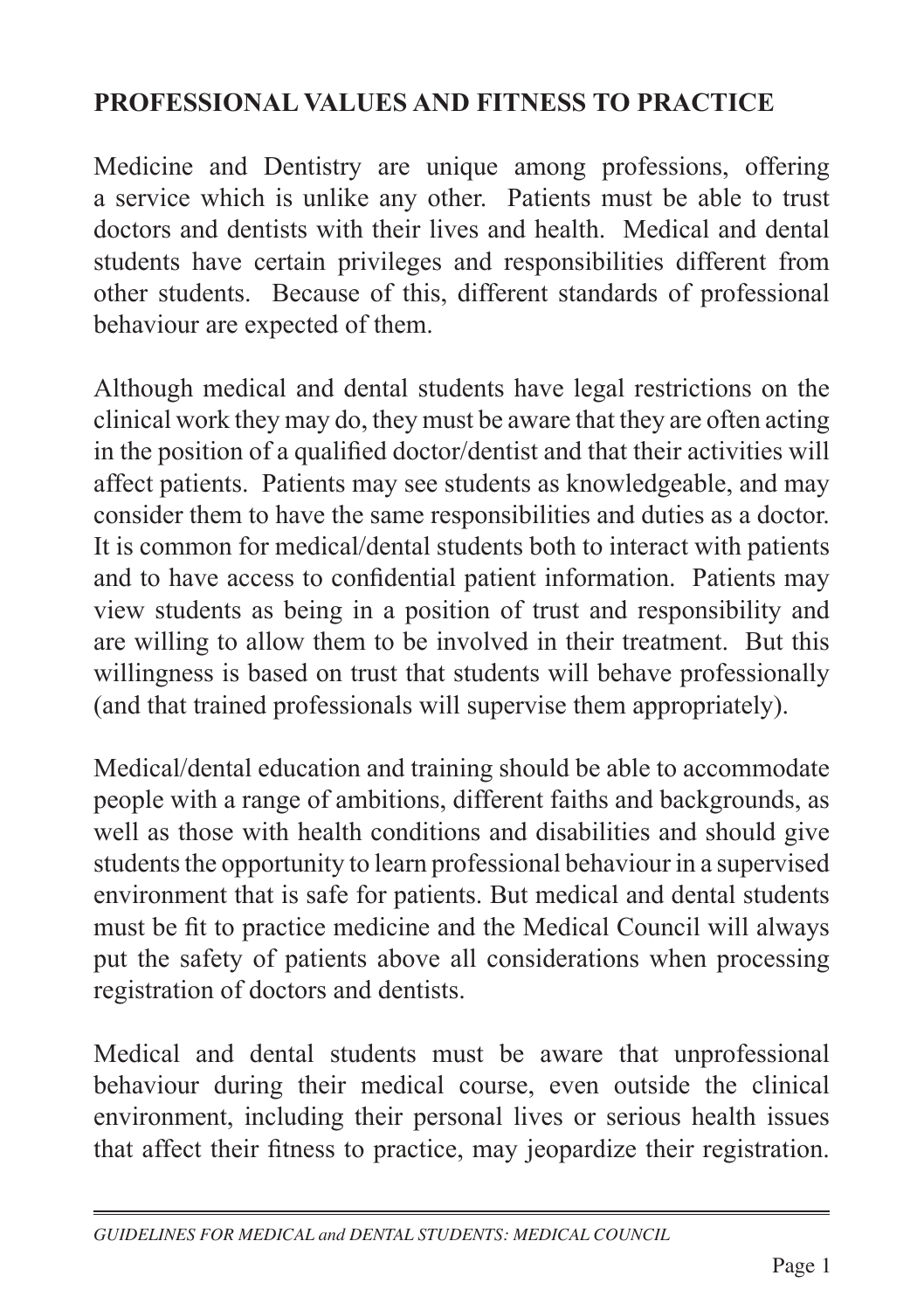This is the case even if the circumstances in question occurred before entry or early on in the Medical School.

The aim of this guidance is to establish a positive approach to professional behaviour of medical and dental students, whilst considering their fitness to practice in relation to their behaviour and in relation to their health when appropriate. It should guide medical and dental students on the kinds of professional behaviour expected of them in order to be fit to practice. Their behaviour at all times must justify the trust the public places in the medical and dental profession. The Medical Council expects medical and dental students to work towards these standards.

It is the wish of the Medical Council, together with the Medical School and the respective Faculties to develop standards and criteria for medical and dental students to ensure they are fit to practice as doctors and dentists.

It is appropriate to quote UK General MedicalCouncil policy Statement 2007 "The meaning of fitness to practice"

*"To practice safely, doctors must be competent in what they do. They mustestablishandmaintaineffectiverelationshipswithpatients, respect patients' autonomy and act responsibly and appropriately if they or a colleague fall ill and their performance suffers. But these attributes, while essential are not enough. Doctors have a respected position in society and their work gives them privileged access to patients, some of whom may be very vulnerable. A doctor whose conduct has shown that he cannot justify the trust placed in him should not continue in unrestricted practice whilst that remains the case"*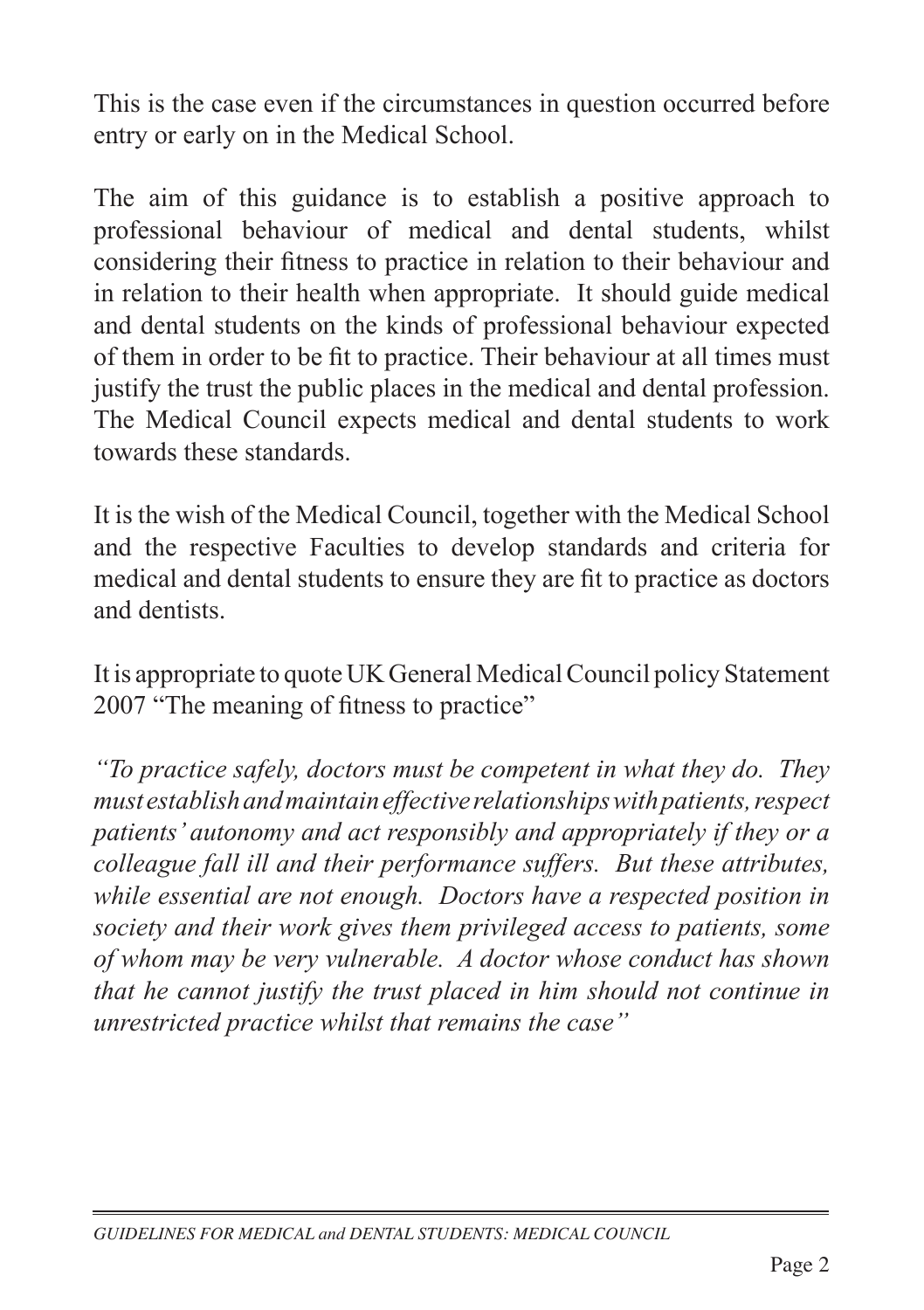## **PROFESSIONAL BEHAVIOUR EXPECTED OF MEDICAL AND DENTAL STUDENTS**

This part of the guidance sets out to demonstrate the kind of behaviour expected of medical and dental students in order for them to be fit to practice. It should encourage high standards not only in their professional but also in their personal lives and thus maintain the required levels of competence, care and behaviour.

Basic medical and dental training provides an opportunity for medical and dental schools to identify types of behaviour that are not safe and to take the appropriate action to help students improve their behaviour, or if this is not possible or is unsuccessful, to ensure they do not graduate as doctors or dentists.

Professional behaviour will be assessed under 7 general headings

- i) Good Clinical Care.
- ii) Maintaining Good Medical Practice.
- iii) Teaching and training, appraising and assessing.
- iv) Relationship with patients.
- v) Working with colleagues.
- vi) Probity.
- vii) Health.

#### (i) Good Clinical Care

Medical and dental students should reflect on how they can support and promote good clinical care as part of their training.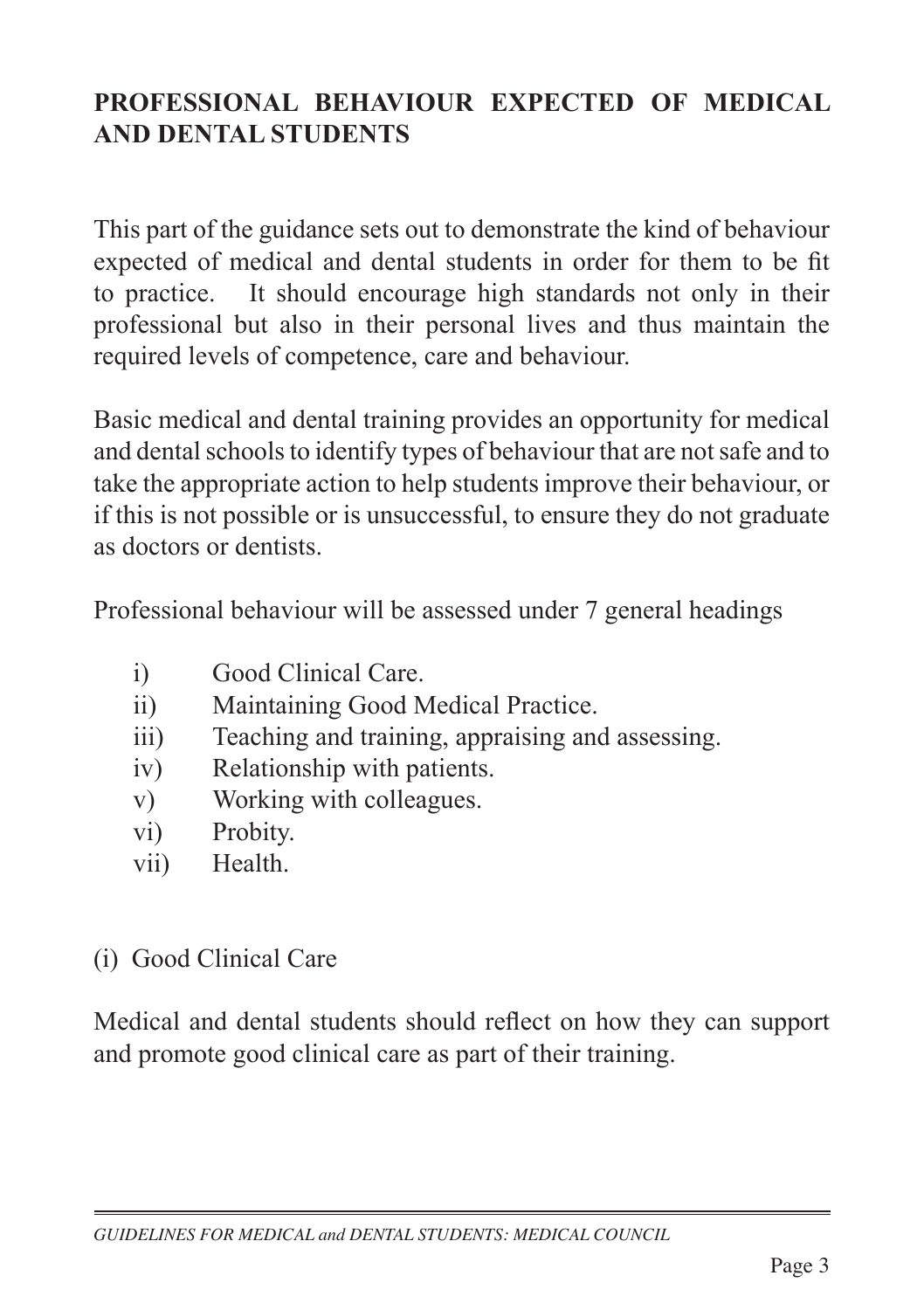In order to demonstrate that they are fit to practice, medical and dental students should:-

- a) recognise and work within the limits of their competence and ask for help when necessary;
- b) accurately represent their position or abilities;
- c) make sure they are supervised appropriately for any clinical task they perform;
- d) respect the decisions and rights of patients;
- e) endeavour to apply evidence based care;
- f) be aware that treatment should be based on clinical need and decisions should be arrived at through assessment and discussion with the patient;
- g) not discriminate by allowing personal views affect their professional judgment (this includes their views about a patient's age, sex, colour, race, religion, lifestyle, marital status, sexual orientation or economic status);
- h) behave with courtesy;
- i) report any concerns that they may have about patient safety to the appropriate person.

(ii) Maintaining Good Clinical Practice

Students must be aware of their responsibility to maintain their knowledge and skills throughout their career and may be asked to participate in audit, assessments and performance review. In order to demonstrate that they are fit to practice, students should:-

- a) attend compulsory teaching sessions;
- b) complete and submit course work in time;
- c) be responsible for their own learning;
- d) reflect on their performance and respond constructively;
- e) respect the knowledge and skills of their educators;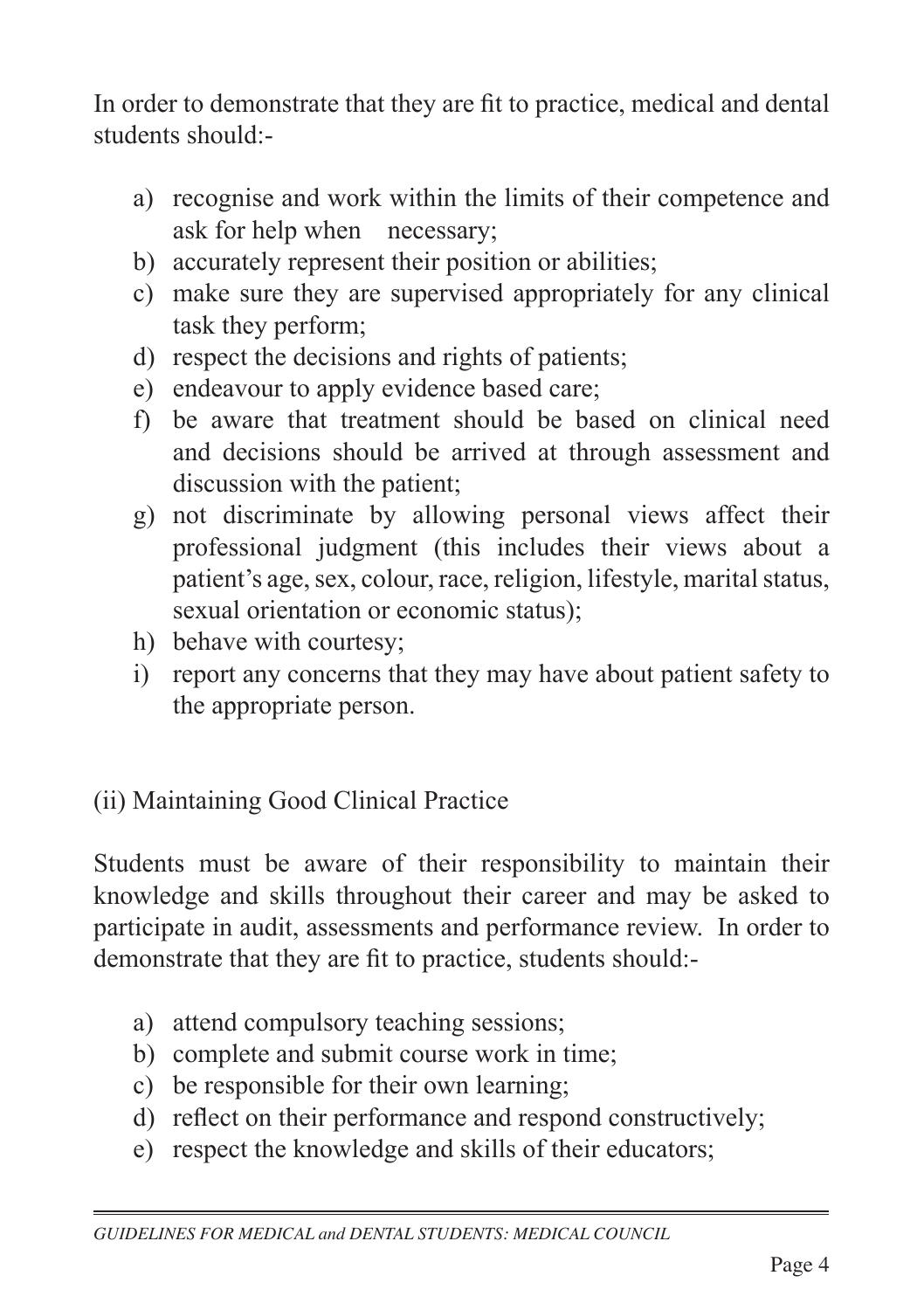- f) make sure theycanbe contactedandalwaysrespondtomessages in relation to care of patients and their own education;
- g) be aware of guidance from Medical Council, Medical School, hospitals and other constituted bodies like health boards.

(iii) Teaching and Training, Appraising and Assessing

Medical and dental students must engage with patients and gain experience in clinical settings. Medical education has strong professional and academic aspects to it. Doctors/dentists and students must be willing to contribute to the teaching, training, appraising and assessing of students and colleagues and must carry this out with honesty and objectivity.

In order to demonstrate that they are fit to practice, students should:-

- a) acquire basic teaching skills;
- b) be aware of the principles of education in medicine;
- c) be willing to contribute to the education of other students;
- d) give constructive feedback on the quality of their learning and teaching experiences;
- e) accept and reflect on feedback given to them from teachers, colleagues, patients and their family.

(iv) Relationship with patients

Doctors/dentists and students must build relationships with patients based on openness, trust and good communication. Relatives, carers and anybody else close to the patients must be treated with due consideration whilst maintaining professional boundaries. Patients have a right to expect information about them to be held in confidence. Academic work that contains specific information about a patient must not identify the patient if it is to be seen outside the patient's care team.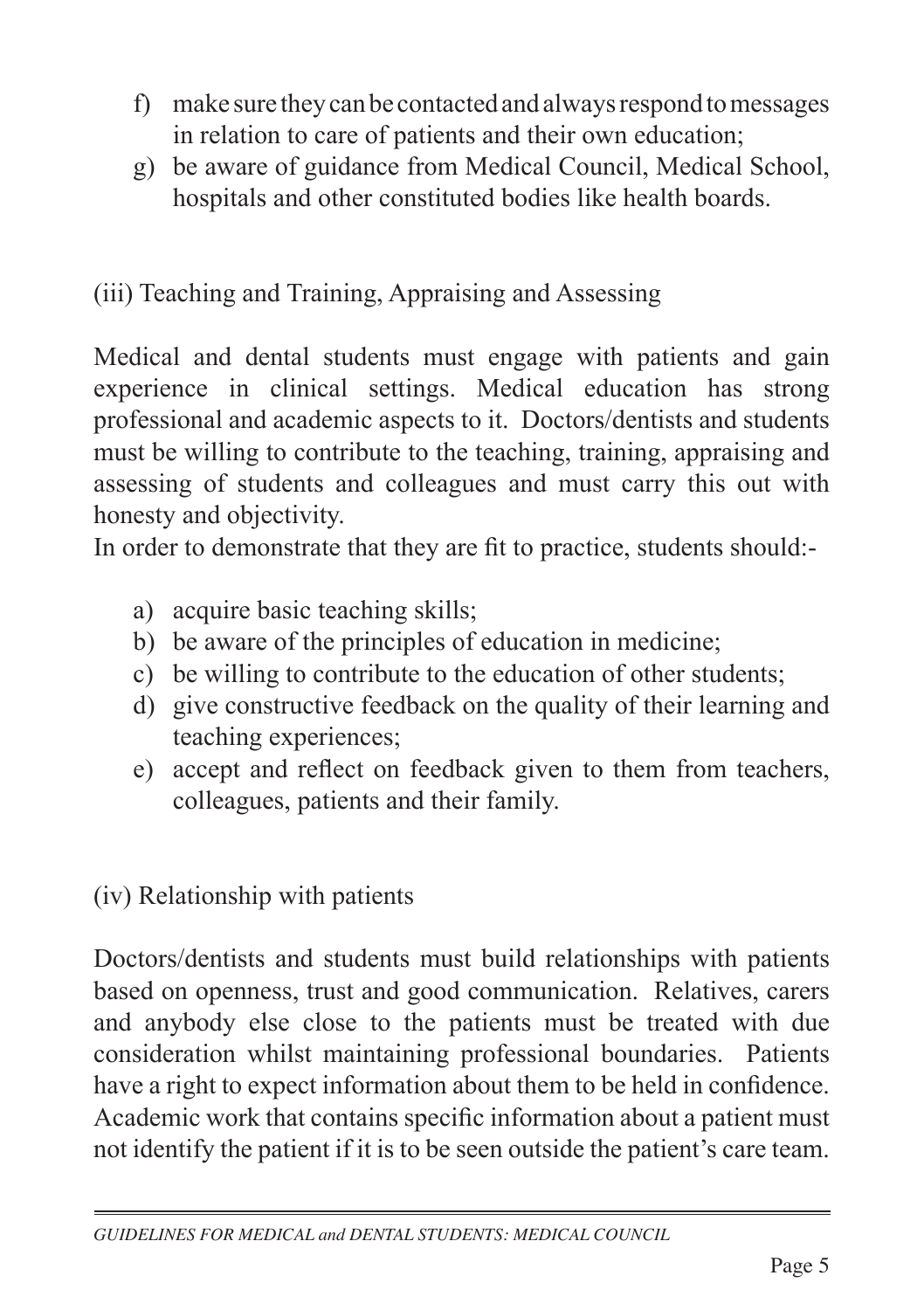This includes case or log books that are submitted for assessment as part of their course work. In order to demonstrate that they are fit to practice, students should:-

- a) respect patients and treat them with dignity;
- b) be aware of ethical issues;
- c) respect and acknowledge cultural differences
- d) be open and honest when dealing with patients, carers, relatives, partners or anyone else close to them, while recognising that it is the consultant and doctors who are responsible for patients;
- e) make sure that patients have consented to a student being involved in their care;
- f) make sure they are clearly identified as students;
- g) dress in an appropriate and professional way and be aware that patients will respond to their appearance, presentation and hygiene;
- h) respect patient confidentiality.

(v) Working with Colleagues

To deliver a high standard of care and to ensure patient safety, medical/ dental students need to be able to work effectively with colleagues both inside and outside the healthcare system. They must also develop skills to be able to work in multidisciplinary teams.

It is also important that doctors/dentists and students protect patients from harm posed by another colleague's behaviour, performance or health and should take steps to raise any concerns with the appropriate person. In order that they are fit to practice, students should:-

a) acquire skills that allow them to deal with uncertainty and change in workplace;

*GUIDELINES for Medical and Dental Students: Medical Council*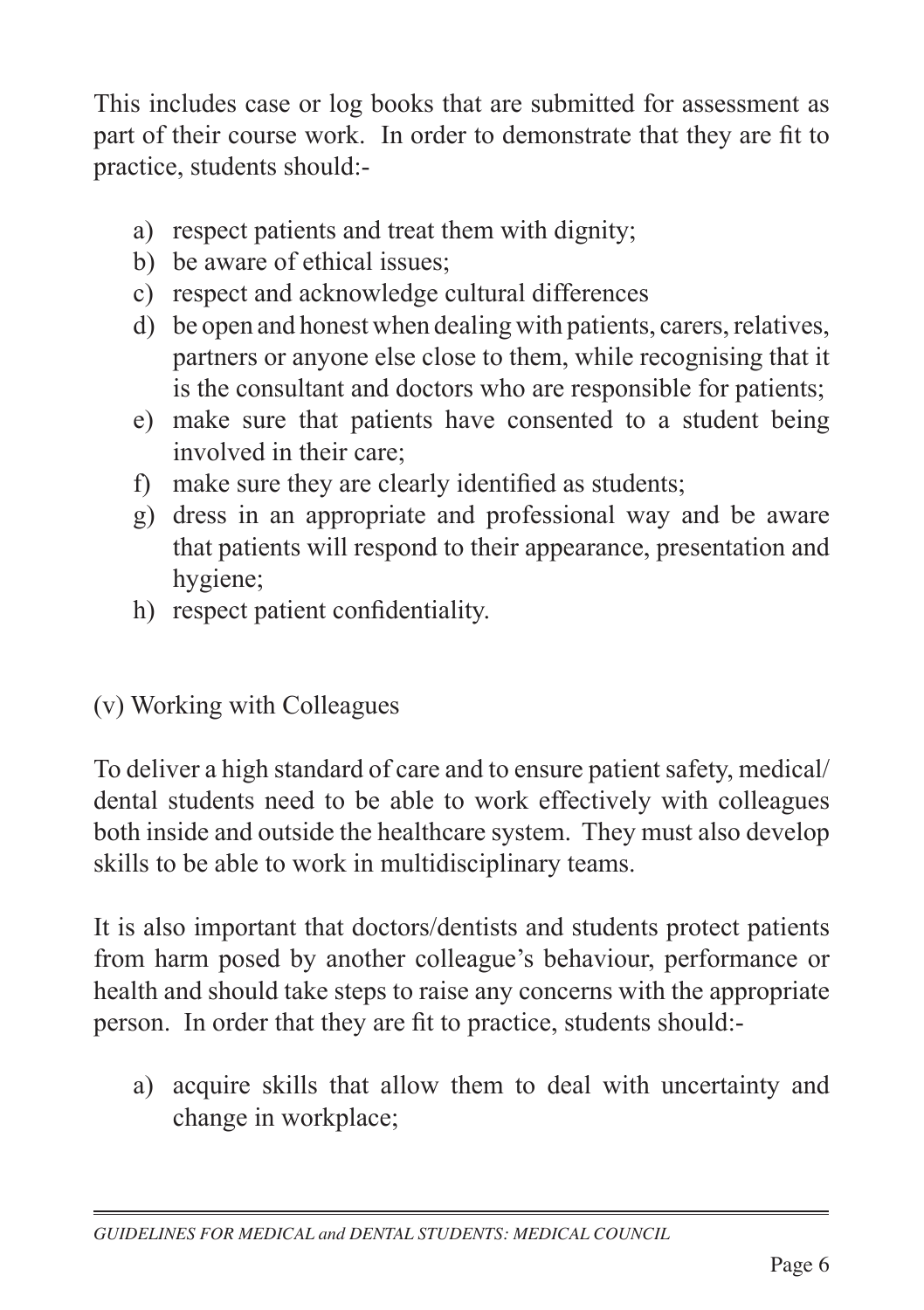- b) to be able to work effectively in a team, take on different roles and responsibilities in the team and develop leadership skills;
- c) respect the skills and responsibilities of colleagues and other professionals;
- d) recognise that other professionals may be leaders too;
- e) raise concerns about overall practices if patients are at risk of harm.

## (vi) Probity

Probity means being honest, trustworthy and acting with integrity. Educational Supervisors will assess probity both during Foundation Programmes and also Post-Graduate Training Programmes. Doctors/ dentists and students must make sure that their behaviour at all times justifies the trust that patients and the public place in the medical profession. In order to demonstrate that they are fit to practice, students should:-

- a) bring attention to any concerns about errors, in their clinical work;
- b) be honest, genuine and original in their academic work, including when conducting research, and take effective action if they have concerns about the honesty of others;
- c) be honest and trustworthy when writing reports and logbooks and when completing and signing forms;
- d) be honest in CV's, all applications and not misrepresent their qualifications, position or abilities;
- e) not plagiarise others' work;
- f) be honest and trustworthy in any financial dealings, especially if they are managing finances;
- g) co-operate with any formal inquiry into their health, behaviour or performance;
- h) comply with the laws and regulations of the country, medical school, hospital or any other regulatory organisation.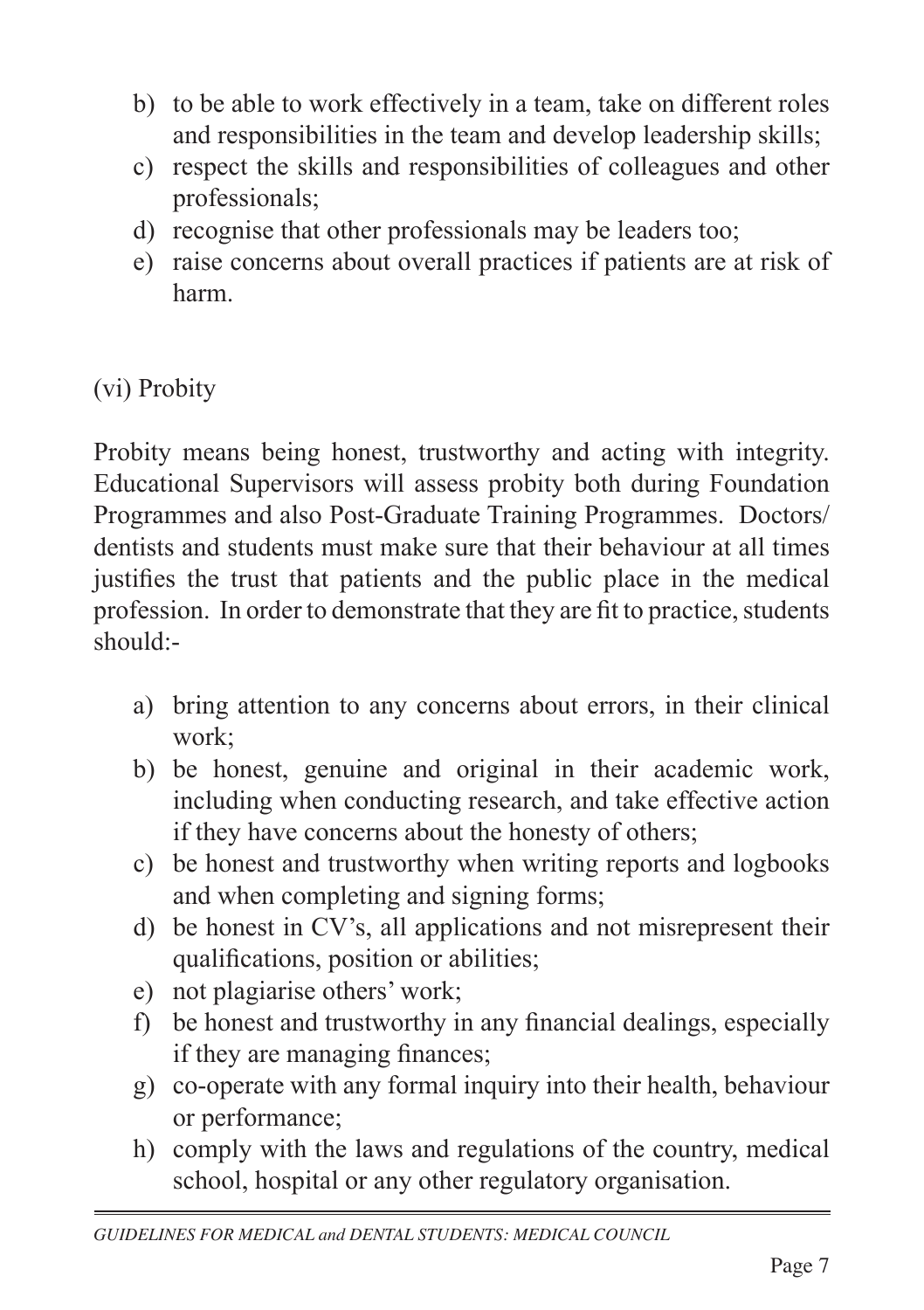(vii) Health

It is important that medical/dental students are aware that their own poor health may put patients and colleagues at risk. Students should seek and follow advice from a suitably qualified professional if they have, or suspect they have, a condition that could affect their clinical work or could be passed on to patients, or if they are receiving treatment that could affect their judgement or performance. In order to demonstrate that they are fit to practice, students should:-

- a) be aware that their own health problems may put patients and colleagues at risk;
- b) seek medical or occupational health advice if there is a concern about their health, including mental health;
- c) accept that they may not be able to accurately assess their own health;
- d) protect patients, colleagues and themselves by being immunized against common communicable diseases;
- e) be aware that when they graduate they are responsible for informing the relevant authorities if their health poses a risk to patients or public.

The Medical Council does not have any direct authority to deal with or advise on individual cases of the fitness to practice or any other disciplinary issues of medical students. The Medical School should consider the fitness to practice of medical/dental students in relation to how it may have an impact on patient and public safety, and on the public's trust in the medical profession. Decisions about the behaviour or health of students must be considered on a case-by-case basis and should be based on whether the behaviour or health calls into question either the student's ability to continue on a medical / dental course, or their fitness to practice as a doctor/dentist after graduation.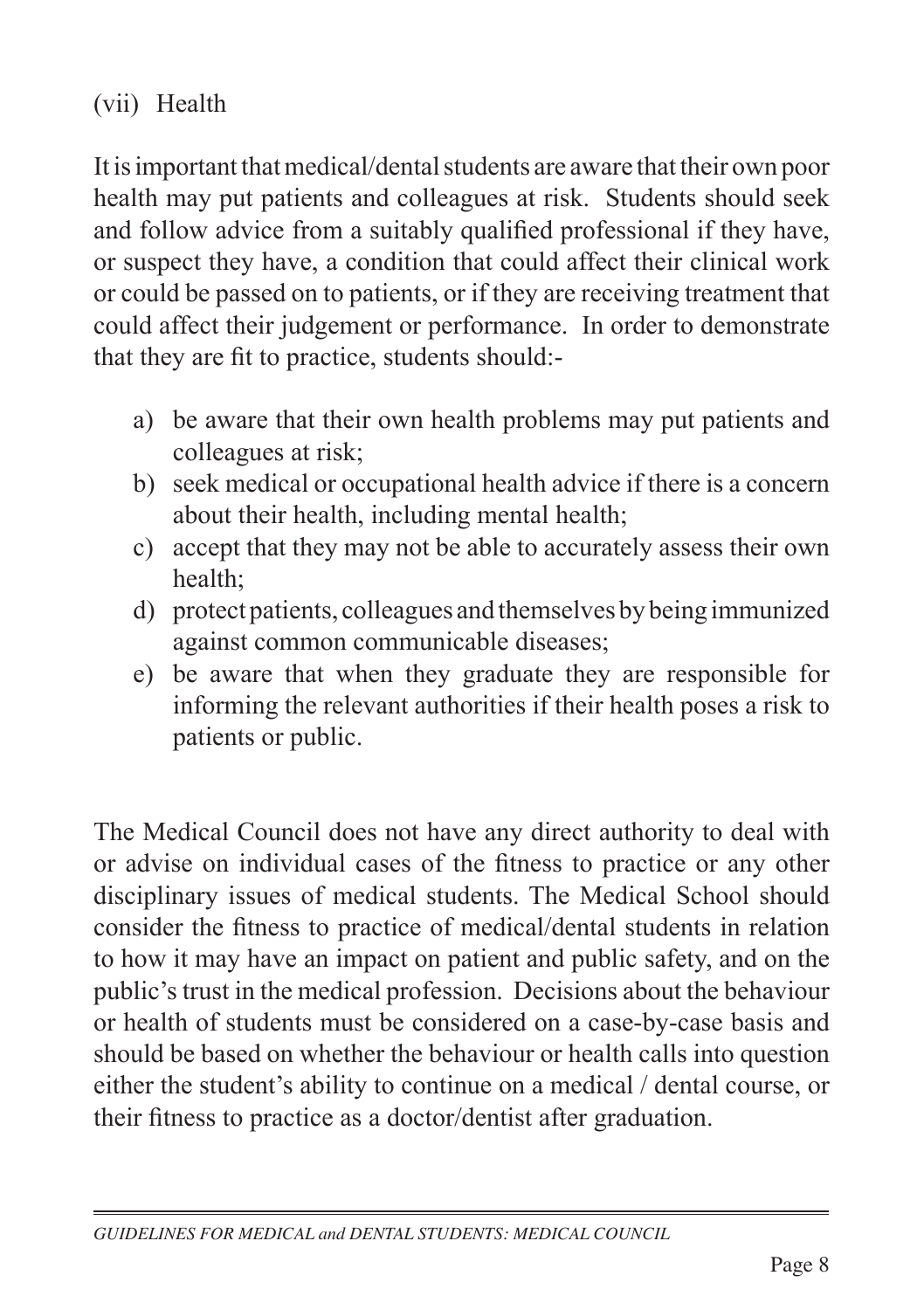# **CATEGORIES OF CONCERN**

There are a number of concerns that could call a student's fitness to practice into question. Hereunder is a list which indicates the most common concerns identified by medical schools. Though not exhaustive, a more complete picture is provided in the book Ethics of the Medical and Dental Professions – Medical Council, Malta and the book "Good Medical Practice" and other UK GMC publications.

| Areas of concern                                   | some examples                                                                                                                                               |
|----------------------------------------------------|-------------------------------------------------------------------------------------------------------------------------------------------------------------|
| 1) Criminal conviction or<br>Caution               | - child pornography.<br>- theft or financial fraud.<br>- possession of illegal<br>substances.<br>- child abuse<br>- physical violence or<br>any other abuse |
| 2) Drug or alcohol misuse                          | - drunk driving<br>- alcohol consumption that<br>affects clinical work.<br>- dealing, possessing or<br>misuse of medilines<br>or illegal substances.        |
| 3) Aggressive, violent or threatening<br>behaviour | - assault.<br>- physical violence.<br>- bullying.<br>- abuse.                                                                                               |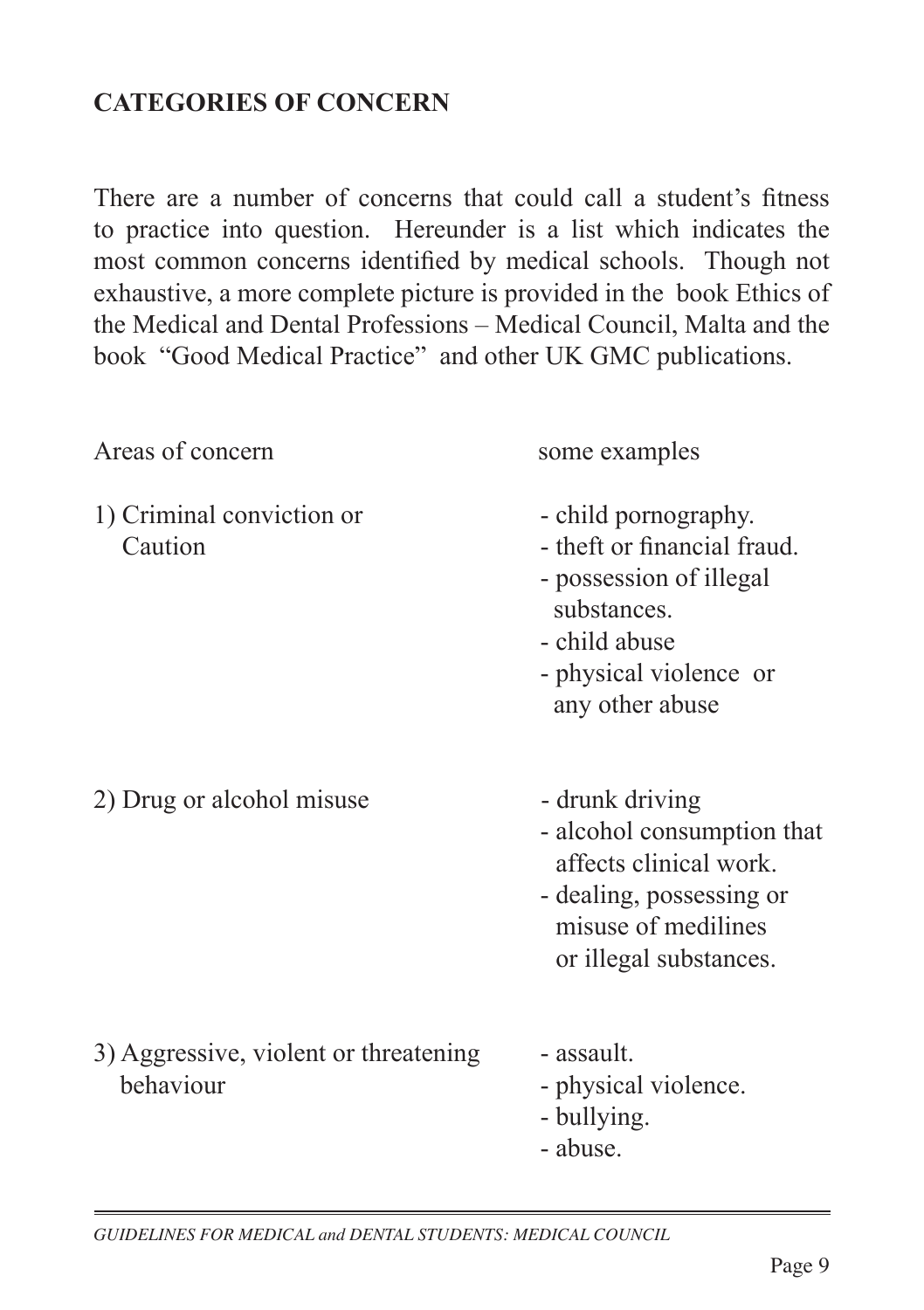- 4) Persistent inappropriate attitude or uncommitted to work. behaviour - neglect of administrative
	-
	- tasks.
	- poor time management.
	- non attendance.
- poor communication skills.
	- offensive behaviour

5) Cheating or plagiarising - cheating in examinations,

- logbooks or portfolios.
- forging a supervisor's name on assessments.
- passing off others' work as one's own.
- 6) Dishonesty or fraud even falsifying research. outside the professional role - financial fraud.
- 7) Unprofessional behaviour or inappropriate hygiene\* attitudes - inappropriate dress\*
- 
- 
- fraudulent CV or other documents.
- 
- 
- disrespect to others
- disrespectful portrayal of self and the self
	- impropriety
	- misleading patients about their care.
	- failure to obtain proper consent from a patient.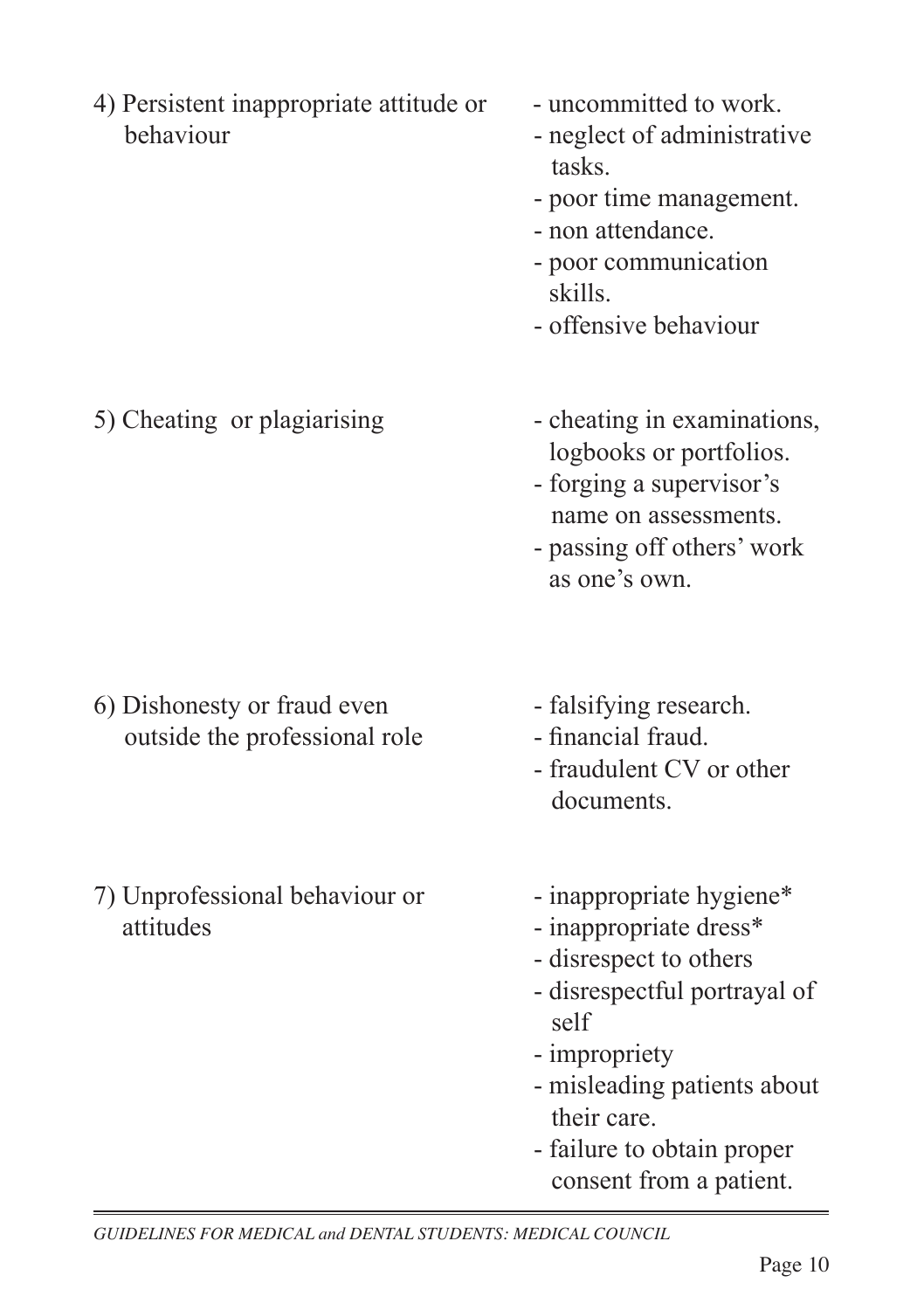such as not to have overly exposed body parts

\* clean hair cut (men), no earrings on men, no tattoos visible, dress

- treatment or other support.
- refusal to follow medical advice including
- monitoring and reviews.
- failure to recognise limits and abilities.
- lack of insight into health concerns.
- treatment-resistant conditions,

8) Health Concerns and insight - failure to seek medical

- sexual, racial or other form of harassment.
- persistent rudeness to patients, colleagues or
- others. - inappropriate examinations of patients or failure to keep appropriate boundaries.